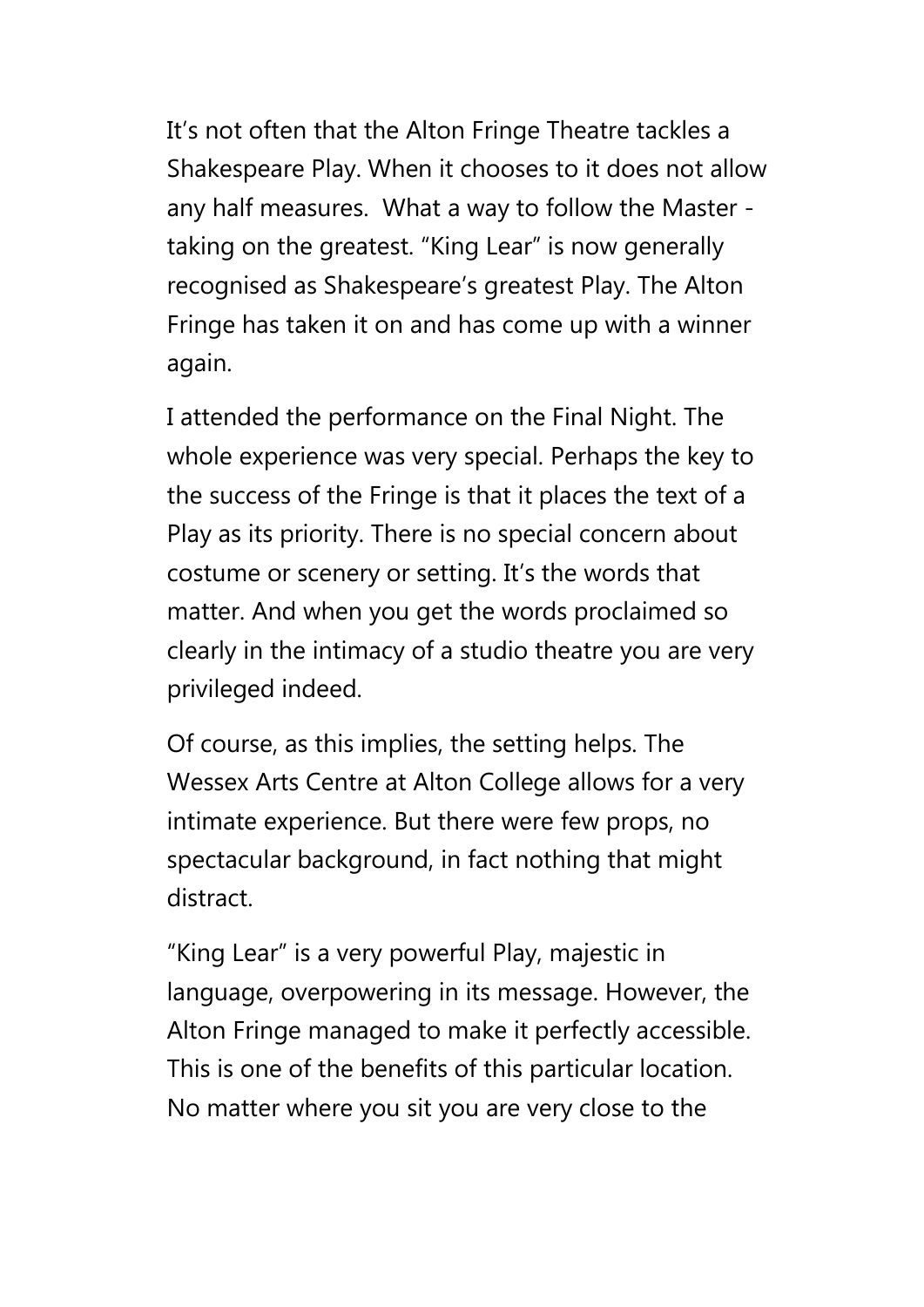action and can feel caught up in the life - or death being depicted on stage. This was my experience here.

When the Alton Fringe Theatre began some twenty eight years ago it took on a very democratic style of management. There was no constitution or subscription or rules of membership. If you loved theatre you joined in. Tim Guilding has been the 'leader' and inspiration of the Alton Fringe since it began. He would, of course, discount any such claim. However, his great experience in drama and theatre has been of priceless benefit to the Fringe.

It was great to see Tim Guilding in the title role of this mighty Play. But central to the action of "King Lear" are the daughters the King would like to manage. In this Fringe production these daughters are brilliantly played by Sarah Castle-Smith, Barbara Rayner, and Jo Foulkes. Each of these has made an impact on the Alton stage before and bringing them together in "Lear" made for a very powerful experience. They were, of course, ably supported by a large cast of some very experienced performers.

Chris Chappell, the Director, allowed the text of the Play to speak for itself. This was a thoroughly unfussy production and the talent of the cast - with clarity of voice and respect for the rich text - made it very memorable indeed.